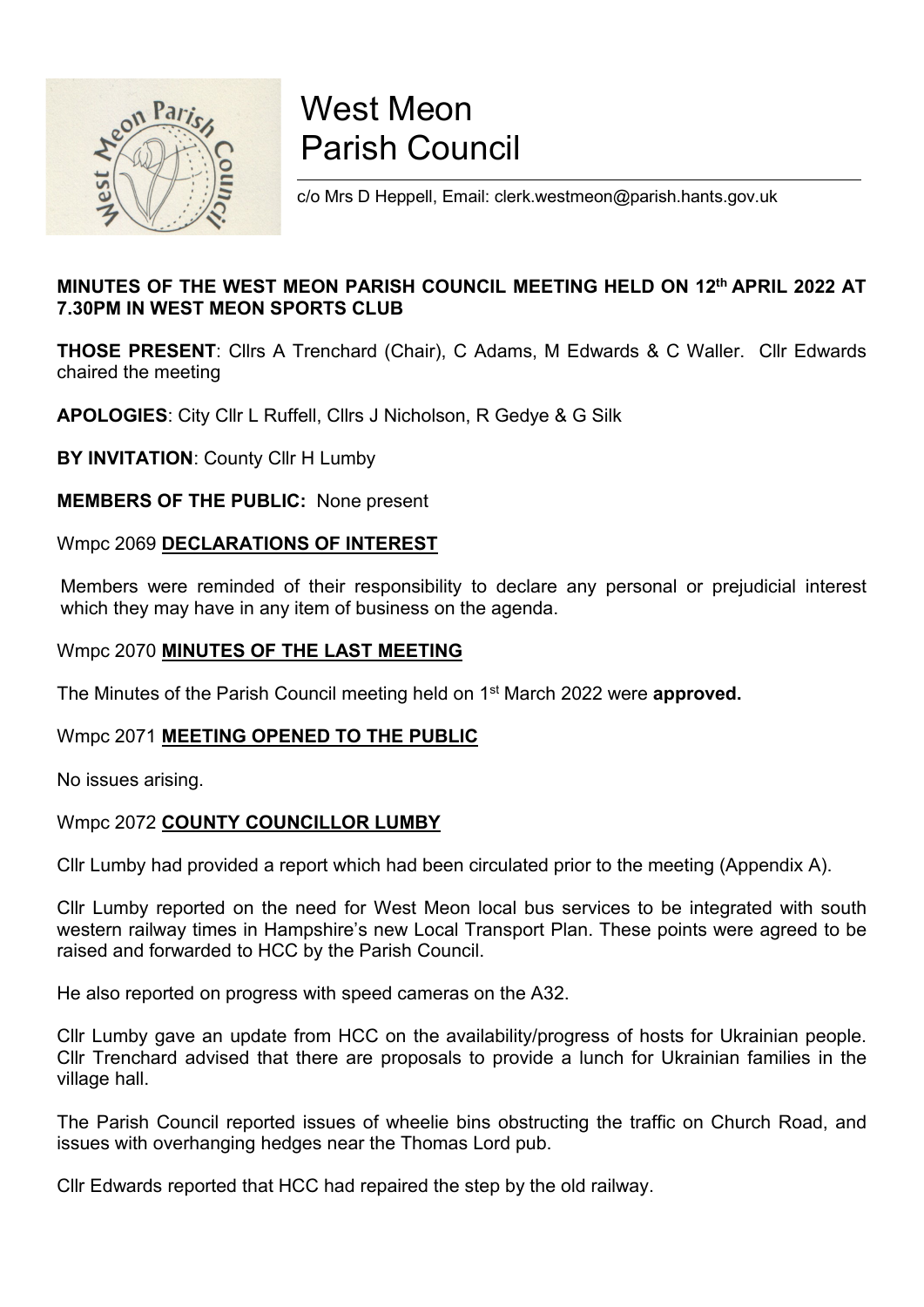Wmpc 2073 CLERK'S REPORT<br>The Clerk advised that Arbor Venture are carrying the scheduled tree work on t<br>ground on 16<sup>th</sup> & 17<sup>th</sup> May, from approximately 9am. Wmpc 2073 CLERK'S REPORT<br>The Clerk advised that Arbor Venture are carrying the scheduled tree work on the recreation<br>ground on 16<sup>th</sup> & 17<sup>th</sup> May, from approximately 9am.<br>financial support provided. Wmpc 2073 **CLERK'S REPORT**<br>The Clerk advised that Arbor Venture are carrying the scheduled tree work on the recreation<br>ground on 16<sup>th</sup> & 17<sup>th</sup> May, from approximately 9am.<br>Mr Paul Wilcox sent his thanks to the Parish Cou

Wmpc 2073 CLERK'S REPORT<br>The Clerk advised that Arbor Venture are carrying the scheduled tree work on the recreation<br>ground on 16<sup>th</sup> & 17<sup>th</sup> May, from approximately 9am.<br>Mr Paul Wilcox sent his thanks to the Parish Counc Wmpc 2073 **CLERK'S REPORT**<br>The Clerk advised that Arbor Venture are carrying the scheduled tree worlds<br>region on 16<sup>th</sup> & 17<sup>th</sup> May, from approximately 9am.<br>Mr Paul Wilcox sent his thanks to the Parish Council for the re Wmpc 2073 CLERK'S REPORT<br>The Clerk advised that Arbor Venture are carrying the scheduled tree work on the recreation<br>ground on 16<sup>th</sup> & 17<sup>th</sup> May, from approximately 9am.<br>Mr Paul Wilcox sent his thanks to the Parish Counc Wmpc 2073 **<u>CLERK'S REPORT</u>**<br>The Clerk advised that Arbor Venture are carrying the scheduled tree work on the recreation<br>ground on 16<sup>th</sup> & 17<sup>th</sup> May, from approximately 9am.<br>Mr Paul Wilcox sent his thanks to the Parish C Wmpc 2073 CLERK'S REPORT<br>The Clerk advised that Arbor Venture are carrying the scheduled tree work on the recreation<br>ground on 16<sup>th</sup> & 17<sup>th</sup> May, from approximately 9am.<br>Mr Paul Wilcox sent his thanks to the Parish Counc Wmpc 2073 CLERK'S REPORT<br>The Clerk advised that Arbor Venture are carrying the scheduled tree work on the recreation<br>ground on 16<sup>th</sup> & 17<sup>th</sup> May, from approximately 9am.<br>Mr Paul Wilcox sent his thanks to the Parish Counc Wmpc 2073 CLERK'S REPORT<br>The Clerk advised that Arbor Venture are carrying the scheduled tree work on the recreation<br>ground on 16<sup>m</sup> & 17<sup>m</sup> May, from approximately 9am.<br>Mr Paul Wilcox sent his thanks to the Parish Council Wmpc 2073 **CLERK'S REPORT**<br>The Clerk advised that Arbor Venture are carrying the scheduled tree work on the recreation<br>ground on 16<sup>th</sup> & 17<sup>th</sup> May, from approximately 9am.<br>Mr Paul Wilcox sent his thanks to the Parish Cou Wmpc 2073 **CLERK'S REPORT**<br>The Clerk advised that Arbor Venture are carrying the scheduled tree work on the recre<br>ground on 16<sup>th</sup> & 17<sup>th</sup> May, from approximately 9am.<br>Mr Paul Wilcox sent his thanks to the Parish Council The Clerk advised that Arbor Venture are carrying the scheduled tree work on the recreation<br>ground on 16<sup>th</sup> & 17<sup>th</sup> May, from approximately 9am.<br>Mr Paul Wilcox sent his thanks to the Parish Council for the recent grant, The Clerk advised that Arbor Venture are carrying the scheduled tree work on the recreation<br>Terourd on 16<sup>th</sup> & 17<sup>th</sup> May, from approximately 9am.<br>Mr Paul Wilcox sent his thanks to the Parish Council for the recent grant, Mr Paul Wilcox sent his thanks to the Parish Council for the recent grant, and appreciates the financial support provided.<br>Cllr Nicholson sent comments that Victim Support should not receive a £200 grant next financial yea Mr Paul Wilcox sent his thanks to the Parish Council for the recent grant, and appreciates the<br>financial support provided.<br>Cllr Nicholson sent comments that Victim Support should not receive a £200 grant next financial<br>gea Clir Nicholson sent comments that Victim Support should not receive a £200 grant next financial<br>year as they have received a £300 grant this year. This was noted by the Parish Council.<br>The Clerk advised that the Independen

year as they nave received a £.300 grant this year. This was hoted by the Parish Council.<br>The Clerk advised that the Independent Playground Inspection report for Winchester City Council<br>2022 is due at the end of March 2022 The Clerk advised that the Independent Playground Inspection report for Winchester City Council<br>2022 is due at the end of March 2022, but has not been received yet.<br>The internal audit is due on the 20th April 2022.<br>The Win

2022 is due at the end of March 2022, but has not been received yet.<br>The internal audit is due on the 20th April 2022.<br>The Windsor bench has been ordered, and a date will need to be arranged for delivery.<br>Wmpc <u>2074 **HIGHW</u>** The Windsor bench has been ordered, and a date will need to be arranged for delivery.<br>
Wimpc <u>2074 HIGHWAYS AND TRANSPORT</u><br>
CIIr Edwards reported that the West Meon Hut bus shelter has now been completed, and thanks<br>
shoul

The Finance of Microsofter and the West Menning of the completed, and<br>though the piven to Silk Services for their excellent work.<br>Complaints have been received by the Parish Council about chickens escaping from a ga<br>Heddon Wmpc <u>2074 HIGHWAYS AND TRANSPORT</u><br>Clir Edwards reported that the West Meon Hut bus sheller has now been completed, and thanks<br>should be given to Silk Services for their excellent work.<br>Heddon View. The Clerk is to contact Clir Edwards reported that the West Meon Hut bus shelter has now been completed, and thanks<br>should be given to Silk Services for their excellent work.<br>Complaints have been received by the Parish Council about chickens esca Clir Edwards reported that the West Meon Hut bus sheller has now been completed, and thanks<br>should be given to Silk Services for their excellent work.<br>Complaints have been received by the Parish Council about chickens esca should be given to Silk Services for their excellent work.<br>
Complaints have been received by the Parish Council about chickens escaping from a garden in<br>
Heddon View. The Clerk is to contact them about this matter.<br>
Wmpc 2 Wmpc 2075 **COMMUNITY, HOUSING AND RECREATION**<br>No representatives were available regarding the boules court, but Cllr W.<br>Hugh Morris would speak about boules at the APM.<br>The Jubilee celebrations risk assessment is awaited

Complaints have been received by the Parish Council about chickens escaping from a garden in<br>Heddon View. The Clerk is to contact them about this matter.<br>
Wimpc 2075 COMMUNITY, HOUSING AND RECREATION<br>
No representatives we Heddon View. The Clerk is to contact them about this matter.<br>
Wmpc 2075 COMMUNITY, HOUSING AND RECREATION<br>
No representatives were available regarding the boules court, but Cllr Waller confirmed that Mr<br>
Hugh Morris would Wmpc 2075 **COMMUNITY, HOUSING AND RECREATION**<br>No representatives were available regarding the boules court, but Cllr Waller confirmed that Mr<br>Hugh Morris would speak about boules at the APM.<br>The Jubilee celebrations risk a No representatives were available regarding the boules court, but Cllr Waller confirmed that Mr<br>Hugh Morris would speak about boules at the APM.<br>The Jubilee celebrations risk assessment is awaited from the organisers.<br>Cll Hugh Morris would speak about boules at the APM.<br>The Jubilee celebrations risk assessment is awaited from the organisers.<br>Cllr Adams reported a broken footpath sign on Doctors Lane, and this will be reported to HCC.<br>Wmpc 2 The Jubilee celebrations risk assessment is awaited from the organisers.<br>Cllr Adams reported a broken footpath sign on Doctors Lane, and this will be reported to HCC.<br>Cllr Edwards updated the Parish Courcil on the progres Cllr Adams reported a broken footpath sign on Doctors Lane, and this will be reported to HCC.<br>Wmpc 2076 **FINANCE AND ADMINISTRATION**<br>Cllr Edwards updated the Parish Council on the progress of the three draft lease agreemen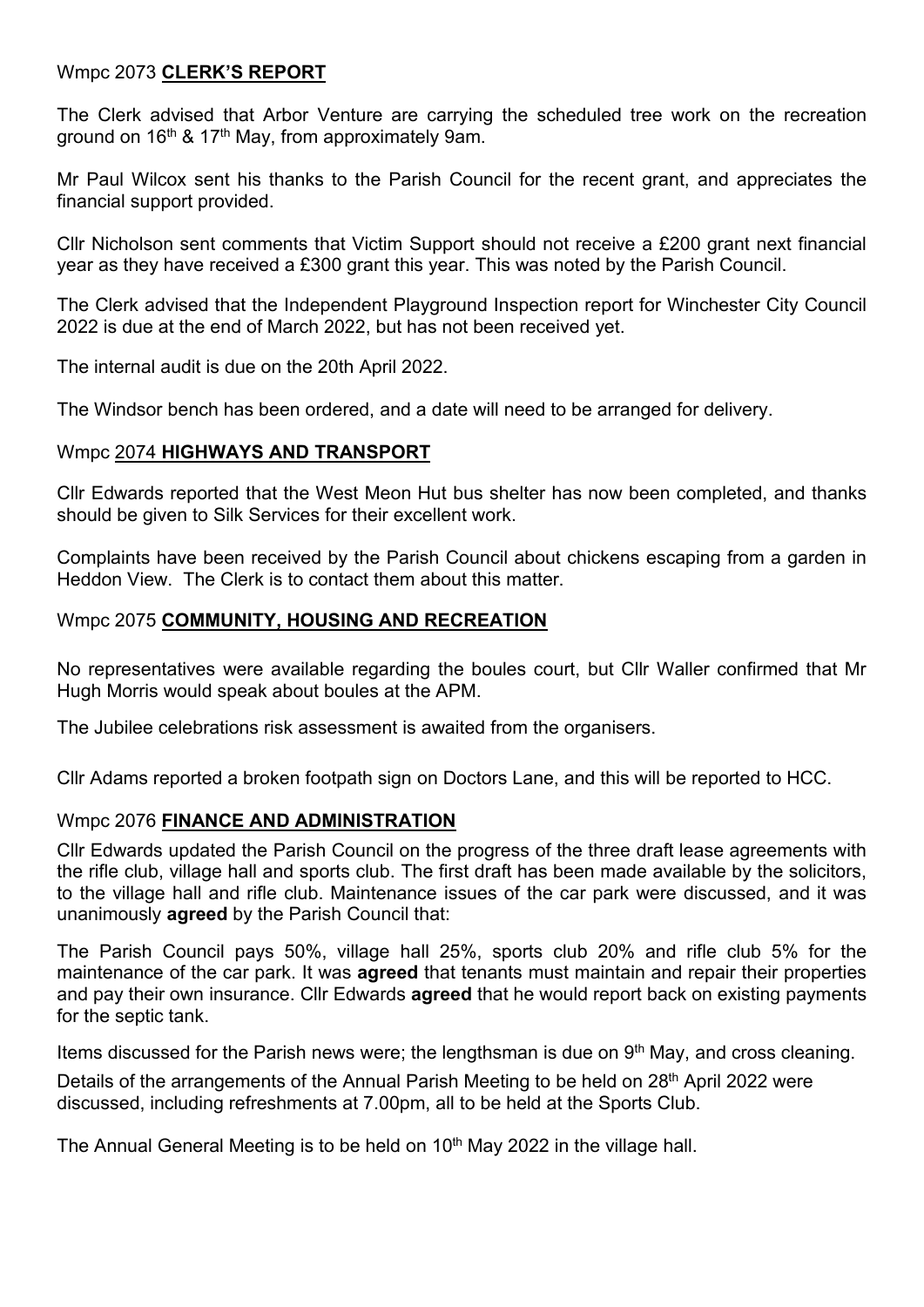| Schedule of payments<br>Payments 12th April 2022<br>Hilliers' tree work<br>£320.00                                                                                                                         |
|------------------------------------------------------------------------------------------------------------------------------------------------------------------------------------------------------------|
|                                                                                                                                                                                                            |
|                                                                                                                                                                                                            |
|                                                                                                                                                                                                            |
|                                                                                                                                                                                                            |
|                                                                                                                                                                                                            |
|                                                                                                                                                                                                            |
|                                                                                                                                                                                                            |
|                                                                                                                                                                                                            |
|                                                                                                                                                                                                            |
|                                                                                                                                                                                                            |
|                                                                                                                                                                                                            |
|                                                                                                                                                                                                            |
|                                                                                                                                                                                                            |
|                                                                                                                                                                                                            |
| Cyan bench<br>£660.00                                                                                                                                                                                      |
| WM Sports Club room hire<br>£25.00                                                                                                                                                                         |
| <b>Biffa Bins</b><br>£109.12                                                                                                                                                                               |
| <b>BACS D Heppell salary</b>                                                                                                                                                                               |
| £49.64<br><b>Expenses D Heppell</b>                                                                                                                                                                        |
| <b>BACS HMRC</b><br>£39.00                                                                                                                                                                                 |
| It was resolved that the schedule of payments listed above be approved.                                                                                                                                    |
| Wmpc 2077 ITEMS TO BE CONSIDERED AT THE NEXT MEETING                                                                                                                                                       |
| Lease agreement, Platinum Jubilee risk assessment, trees on the recreation ground, Parish News,<br>end of year audit, dog monitoring on the recreation ground, military parade 25 <sup>th</sup> June 2022. |
| Wmpc 2078 DATES OF NEXT MEETING                                                                                                                                                                            |
| Tuesday 14 <sup>th</sup> June, 5 <sup>th</sup> July, at 7.30pm in the Village Hall.                                                                                                                        |
| Meeting finished at 8.50 pm                                                                                                                                                                                |
| Chair                                                                                                                                                                                                      |
|                                                                                                                                                                                                            |
|                                                                                                                                                                                                            |
|                                                                                                                                                                                                            |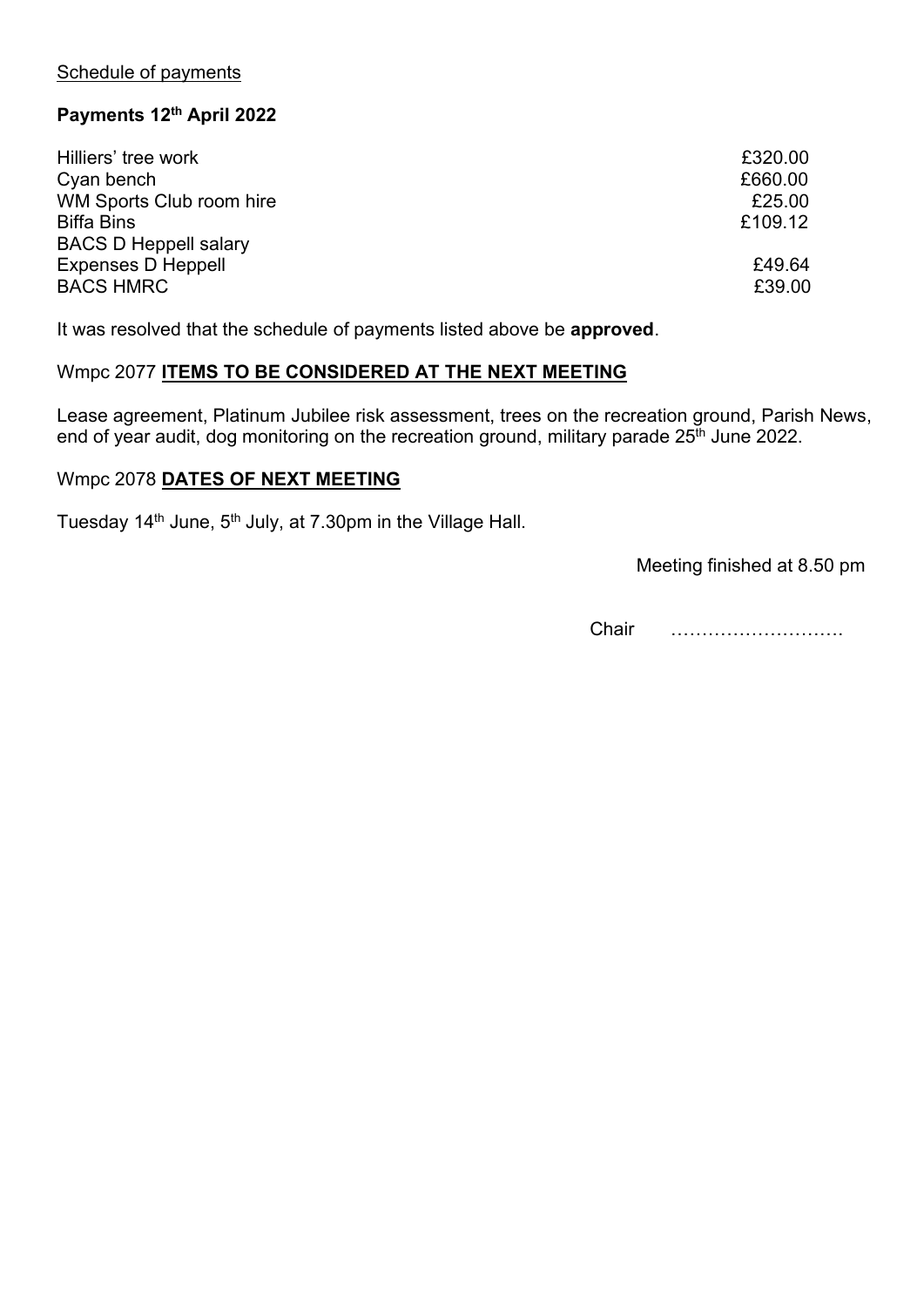# APPENDIX A<br>**Hampshire County Councillor report**<br>April 2022 APPENDIX A<br>**Hampshire County Councillor report<br>April 2022**<br>1. **Homes for Ukraine**<br>The County Council is working with local district and borough councils, as well

APPENDIX A<br> **Hampshire County Councillor report<br>
April 2022<br>
1. Homes for Ukraine<br>
The County Council is working with local district and bor<br>
as key local partners such as the NHS and Hampshire C** APPENDIX A<br>**Hampshire County Councillor report**<br>**April 2022**<br>1. **Homes for Ukraine**<br>The County Council is working with local district and borough co<br>as key local partners such as the NHS and Hampshire Constab<br>prepare for t APPENDIX A<br>**April 2022**<br>**April 2022**<br>1. **Homes for Ukraine**<br>The County Council is working with local district and borough councils, as well<br>as key local partners such as the NHS and Hampshire Constabulary, to<br>prepare for t APPENDIX A<br>**April 2022**<br>**April 2022**<br>1. **Homes for Ukraine**<br>The County Council is working with local district and borough councils, as well<br>as key local partners such as the NHS and Hampshire Constabulary, to<br>prepare for t APPENDIX A<br> **April 2022**<br> **April 2022**<br> **1. Homes for Ukraine**<br> **1. Homes for Ukraine**<br> **1. Homes for the provision of immediate support and assistance to Ukrainians<br>
arriving in Hampshire under the Government's Homes for** APPENDIX A<br>**April 2022**<br>**April 2022**<br>1. **Homes for Ukraine**<br>The County Council is working with local district and borough councils, as well<br>the Gounty Council is working with local district and borough councils, as well<br>as APPENDIX A<br> **Hampshire County Councillor report**<br> **April 2022**<br>
1. **Homes for Ukraine**<br>
The County Council is working with local district and borough councils, as well<br>
as key local partners such as the NHS and Hampshire C assistance. APPENDIX A<br> **Hampshire County Councillor report**<br> **April 2022**<br>
1. **Homes for Ukraine**<br>
The County Council is working with local district and borough councils, as well<br>
as key local partners such as the NHS and Hampshire C APPENDIX A<br>**April 2022**<br>**April 2022**<br>**1. Homes for Ukraine**<br>The County Council is working with local district and borough councils, as well<br>as key local partners such as the NHS and Hampshire Constabulary, to<br>prepare for t APPENDIX A<br> **Apmyshire County Councillor report**<br> **April 2022**<br>
1. Homes for Ukraine<br>
The County Council is working with local district and borough councils, as well<br>
as key local partners such as the NHS and Hampshire Con **Hampshire County Councillor report**<br> **April 2022**<br> **1. Homes for Ukraine**<br>
1. **Homes for the provision of immediate support and borough councils, as well**<br>
as key local partners such as the NHS and Hampshire Constabulary, April 2022<br>1. Homes for Ukraine<br>The Counticl is working with local district and borough councils, as well<br>as key local partners such as the NHS and Hampshire Constabulary, to<br>prepare for the provision of immediate support The County Council is working with local district and borough councils, as well<br>as key local partners such as the NHS and Hampshire Constabulary, to<br>prepare for the provision of immediate support and assistance to Ukrainia as key local partners such as the NHS and Hampshire Constabulary, to<br>prepare for the provision of immediate support and assistance to Ukrainians<br>arriving in Hampshire under the Government's Homes for Ukraine scheme. An<br>ini

prepare for the provision of immediate support and assistance to Ukrainians<br>arriving in Hampshire under the Government's Homes for Ukraine scheme. An<br>initial £100,000 has been set aside to provide immediate support and<br>ass initial £100,000 has been set aside to provide immediate support and<br>assistance.<br>The position is developing rapidly and remains fluid. Several key areas of<br>activity are currently being prioritised:<br>- a process for home vis assistance.<br>The position is developing rapidly and remains fluid. Several l<br>activity are currently being prioritised:<br>- a process for home visits is being put in place; individual sp<br>contacted by the County Council regardi The position is developing rapidly and remains fluid. Several key areas of<br>activity are currently being prioritised:<br>- a process for home visits is being put in place; individual sponsors will be<br>contacted by the County Co activity are currently being prioritised:<br>
a process for home visits is being put in place; individual sponsors will be<br>
contacted by the County Council regarding these, as soon as they have been<br>
formally notified by Gove - a process for home visits is being put in place; individual sponsors will be contacted by the Country Council regarding these, as soon as they have been formally notified by Government of an impending arrival.<br>- a proces contacted by the County Council regarding these, as soon as they have been<br>formally notified by Government of an impending arrival.<br>- a process is also being set up to allow sponsors to receive a 'thank you'<br>payment of £35 formally notified by Government of an impending arrival.<br>- a process is also being set up to allow sponsors to receive a "thank you"<br>payment of £350 per month direct to their bank accounts.<br>- DBS checks are required of all - a process is also being set up to allow sponsors to receive a 'thank you'<br>bayyment of £350 per month direct to their bank accounts.<br>- DBS checks are required of all sponsors under the Homes for Ukraine<br>scheme, as well as payment of £350 per month direct to their bank accounts.<br>- DBS checks are required of all sponsors under the Homes for Ukraine<br>scheme, as well as enhanced DBS checks for hosts who will have Ukrainian<br>children staying with - DBS checks are required of all sponsors under the Homes fc<br>scheme, as well as enhanced DBS checks for hosts who will h<br>children staying with them. These will commence as part of the<br>process and will be undertaken by HCC.

scheme, as well as enhanced DBS checks for hosts who will have Ukrainian<br>children staying with them. These will commence as part of the home visit<br>process and will be undertaken by HCC.<br> $-$  quest families will be assisted children staying with them. These will commence as part of the home visit<br>process and will be undertaken by HCC.<br>- guest families will be assisted with school admissions so that formal<br>education can continue as soon as pos process and will be undertaken by HCC.<br>
- guest families will be assisted with school admissions so that formal<br>
education can continue as soon as possible; queries about school places can<br>
be directed to<br>
https://www.hant Fract the strongther with strongther and the provision of the strongtherm and the energied of the energies about school places can be directed to the county Council's adult social care team is liaising with NHS representat glacer animate with a associal waris of queries about school places can<br>be directed to<br>thttps://www.hants.gov.uk/educationandlearning/admissions/contacts places can<br>be directed to<br>the County Council's adult social care tea be directed to<br>be directed to<br>thttps://www.hants.gov.uk/educationandlearning/admissions/contacts places can<br>the County Council's adult social care team is liaising with NHS<br>provision of crisis mental health assistance is a be uncector of this syouth and the symptom of a trace of a trace of a trace of a trace of the Cultimes://www.hants.gov.uk/educationandlearning/admissions/contacts places - the County Council's adult social care team is lia networking with Council's adult social care team is liaising with NHS<br>
representatives regarding how support will be provided. GP support and the<br>
provision of crisis mental health assistance is a key consideration.<br>
A ded <sup>-</sup> the County Counters a datt social care team is has missing with twist-<br>representatives regarding how support will be provided. GP support and the<br>provision of crisis mental health assistance is a key consideration.<br>A d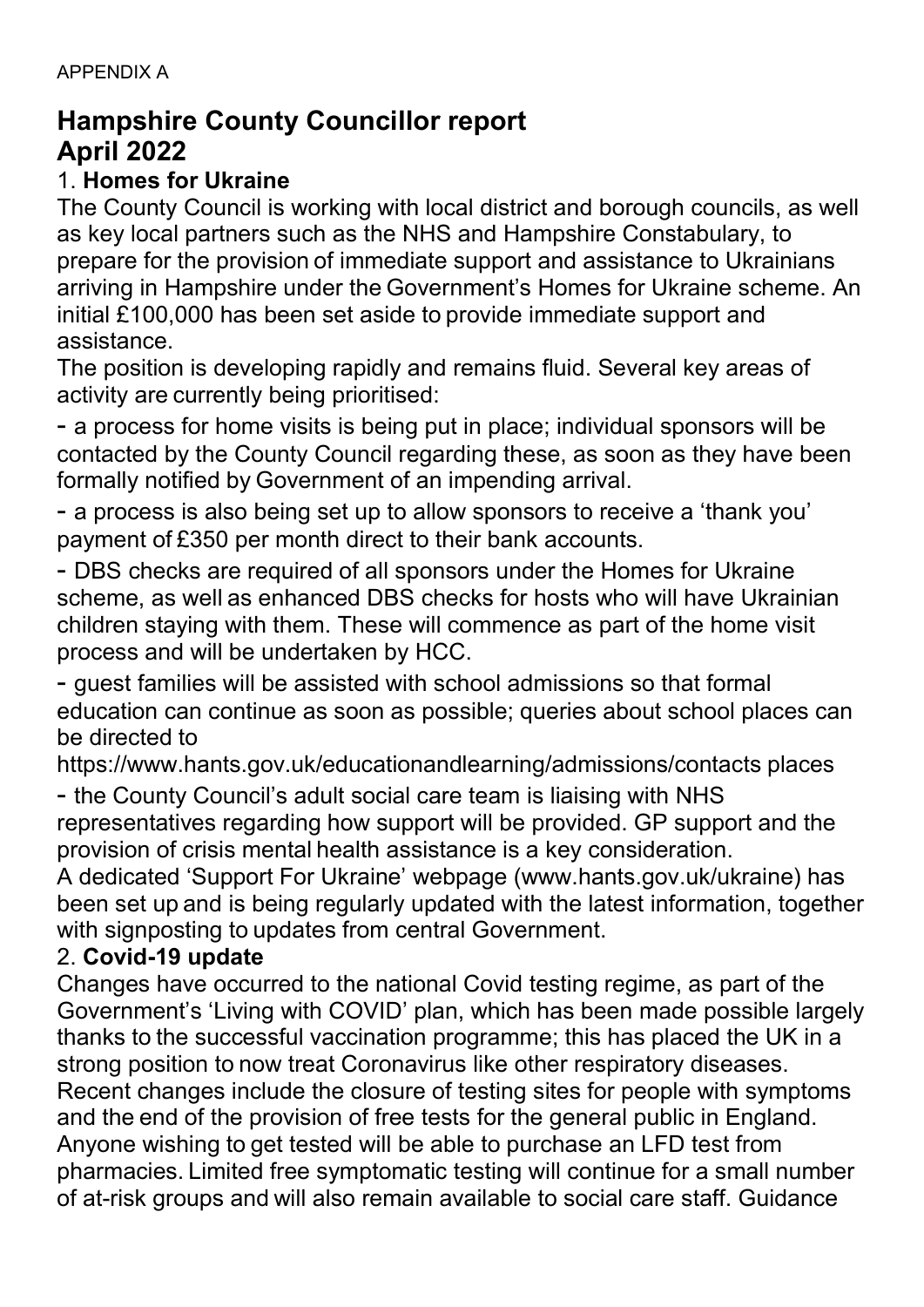webpages.

on testing arrangements for visitors to care homes is provided on the gov.uk<br>webpages.<br>The current data shows a picture of increased COVID-19 activity and<br>continued high case rates across all ages in Hampshire, with the hi on testing arrangements for visitors to care homes is provided on the gov.uk<br>webpages.<br>The current data shows a picture of increased COVID-19 activity and<br>continued high case rates across all ages in Hampshire, with the hi on testing arrangements for visitors to care homes is provided on the gov.uk<br>webpages.<br>The current data shows a picture of increased COVID-19 activity and<br>continued high case rates across all ages in Hampshire, with the hi on testing arrangements for visitors to care homes is provided on the gov.uk<br>webpages.<br>The current data shows a picture of increased COVID-19 activity and<br>continued high case rates across all ages in Hampshire, with the hi on testing arrangements for visitors to care homes is provided on the gov.uk<br>webpages.<br>The current data shows a picture of increased COVID-19 activity and<br>continued high case rates across all ages in Hampshire, with the hi on testing arrangements for visitors to care homes is provided on the gov.uk<br>webpages.<br>The current data shows a picture of increased COVID-19 activity and<br>continued high case rates across all ages in Hampshire, with the hi on testing arrangements for visitors to care homes is provided on the gov.uk<br>webpages.<br>The current data shows a picture of increased COVID-19 activity and<br>continued high case rates across all ages in Hampshire, with the hi on testing arrangements for visitors to care homes is<br>webpages.<br>The current data shows a picture of increased COVIE<br>continued high case rates across all ages in Hampshi<br>currently among 35-39 year olds, and rising infection on testing arrangements for visitors to care homes is provided on the gov.uk<br>Webpages.<br>The current data shows a picture of increased COVID-19 activity and<br>continued high case rates across all ages in Hampshire, with the hi on testing arrangements for visitors to care homes is provided on the g<br>webpages.<br>The current data shows a picture of increased COVID-19 activity and<br>continued high case rates across all ages in Hampshire, with the highe<br>c on testing arrangements for visitors to care homes is provided on the gov.uk<br>webpages.<br>The current data shows a picture of increased COVID-19 activity and<br>continued high case rates across all ages in Hampshire, with the hi on testing arrangements for visitors to care homes is provided on the gov.uk<br>webpages.<br>The current data shows a picture of increased COVID-19 activity and<br>continued high case rates across all ages in Hampshire, with the hi on testing arrangements for visitors to care homes is provided on the gov.uk<br>webpages.<br>The current data shows a picture of increased COVID-19 activity and<br>continued high case rates across all ages in Hampshire, with the hi on testing arrangements for visitors to care nomes is provided on the gov.uk<br>webpages.<br>The current data shows a picture of increased COVID-19 activity and<br>continued high case rates across all ages in Hampshire, with the hi weeppages.<br>The current data shows a picture of increased COVID-19 activity and<br>continued high case rates across all ages in Hampshire, with the highest rates<br>currently among 35-39 year olds, and rising infections in the ag The current data shows a picture of increased COVID-19 activity a<br>continued high case rates across all ages in Hampshire, with the he<br>currently among 35-39 year olds, and rising infections in the aged<br>Despite hospitalisati

www.hants.gov.uk/socialcareandhealth/coronavirus/covid-changes-faqs.

currently among 35-39 year ollas, an rangi ninections in the age out-<br>Despite hospitalisations decreasing since the peak of the Omicron wave, there<br>is a slight upward trend in those admitted to hospital with COVID-19, whic Despite nospitals<br>along the propies and the peak of the peak of the COVID-19, which<br>HCC's Public Health team are monitoring closely, alongside outbreaks within<br>the community.<br>More information can be found on the 'Keep Hamp

### 4. Roads

is a signt upward trend in those admitted to hospital with COVID-19, which<br>HCC's Public Health team are monitoring closely, alongside outbreaks within<br>the community.<br>More information can be found on the 'Keep Hampshire Saf HOC is Public Health team are monitoring closely, alongside outinears within<br>the community.<br>More information can be found on the 'Keep Hampshire Safe' web page at<br>www.hants.gov.uk/socialcareandhealth/coronavirus/covid-chan the community.<br>
More information can be found on the 'Keep Hampshire Safe' web page at<br>
www.hants.gov.uk/socialcareandhealth/coronavirus/covid-changes-faqs.<br>
3. **New community pantries**<br>
Five new Community Pantries<br>
commun Wore information can be folund on the Reep Hampshire sale web page at<br>www.hants.gov.uk/socialcareandhealth/coronavirus/covid-changes-faqs.<br>3. New community pantries<br>Five new Community Pantries are opening in Hampshire with ww.nants.gov.ux/socolacereanchealth/coronavirus/covid-changes-laqs.<br>The new Community pantries are opening in Hampshire with support from the<br>connect dcommunities programme, led by Hampshire County Council. Each<br>prices. Th 3. New community pantries<br>
Five new Community Pantries are opening in Hampshire with support<br>
Five new Community Pantries are opening in Hampshire County Council.<br>
pantry will help families who are facing hardship to acces Five new Communities are opening in Hampshire with support from the<br>connect4communities programme, led by Hampshire County Council. Each<br>pantry will help families who are facing hardship to access food at reduced<br>prices. T connect econnumulus programme, lea by Hampshire County Council. Each<br>pantry will help families who are facing hardship to access food at reduced<br>prices. There is now at least one community pantry in each of the 11 district pantry will neip ramilies who are racing narosing to access food at reaucea<br>prices. There is now at least one community pantry in each of the 11 districts<br>in the HCC local authority area, with a total of 20 across Hampshir prices. There is now areast one community parity in each of the TT distincts<br>in the HCC local authority area, with a total of 20 across Hampshire. For more<br>information visit www.connect4communities.org.<br>4. **Roads**<br>The coun In the HCC local authority area, with a total of 20 across Hampshire. For more information visit www.connect4communities.org.<br>The countywide clear-up following the severe storms in February continued<br>4. **Roads**<br>The countyw mormanton visit www.connect4communiues.org.<br>The countywide clear-up following the severe storms in February continued<br>into March. Storm Eunice alone generated over 5,000 reports with the<br>highways team attending to almost 2 4. **Roads**<br>The countywide clear-up following the severe storms in February continued<br>into March. Storm Eunice alone generated over 5,000 reports with the<br>highways team attending to almost 2000 fallen, damaged or dangerous The countywide clear-up following the severe storms in February cordition<br>Into March. Storm Eunice alone generated over 5,000 reports with thich<br>many of which needed emergency or urgent works. Specialist teams<br>continued to Into warch. Somm Eurure alone generated over 5,000 reports win the<br>Inighways team attending to almost 2000 fallen, damaged or dangerous trees,<br>many of which needed emergency or urgent works. Specialist teams<br>continued to i mgmways team attenuating to almost 2000 tallen, danageo or dangerous meas,<br>many of which needed emergency or urgent works. Specialist teams<br>continued to inspect and prioritise tree related issues throughout March.<br>In addit

many or wnich needed emergency or urgent works. Specialist teams<br>
continued to inspect and prioritise tree related issues throughout March.<br>
In addition, across the county 11,395 square metres of carriageway were<br>
resurfac continue to inspect and priorities tree related issues infording tout witch.<br>In addition, across the county 11,395 square metres of carriageway were<br>resurfaced in February, 16,521 guilles and other drainage was cleared and m adoution, acrorss the county T1,395 square metres of carriageway were<br>mesurfaced in February, 16,521 gullies and other drainage was cleared and<br>4,905 potholes were repaired.<br>The Task and Finish group set up to investigat resunated in reportury, 1, b,21 guilles and other drainage was cleared and 4,905 potholes were repaired.<br>The Task and Finish group set up to investigate 20mph speed limits in residential areas has had its first meeting and fauna.